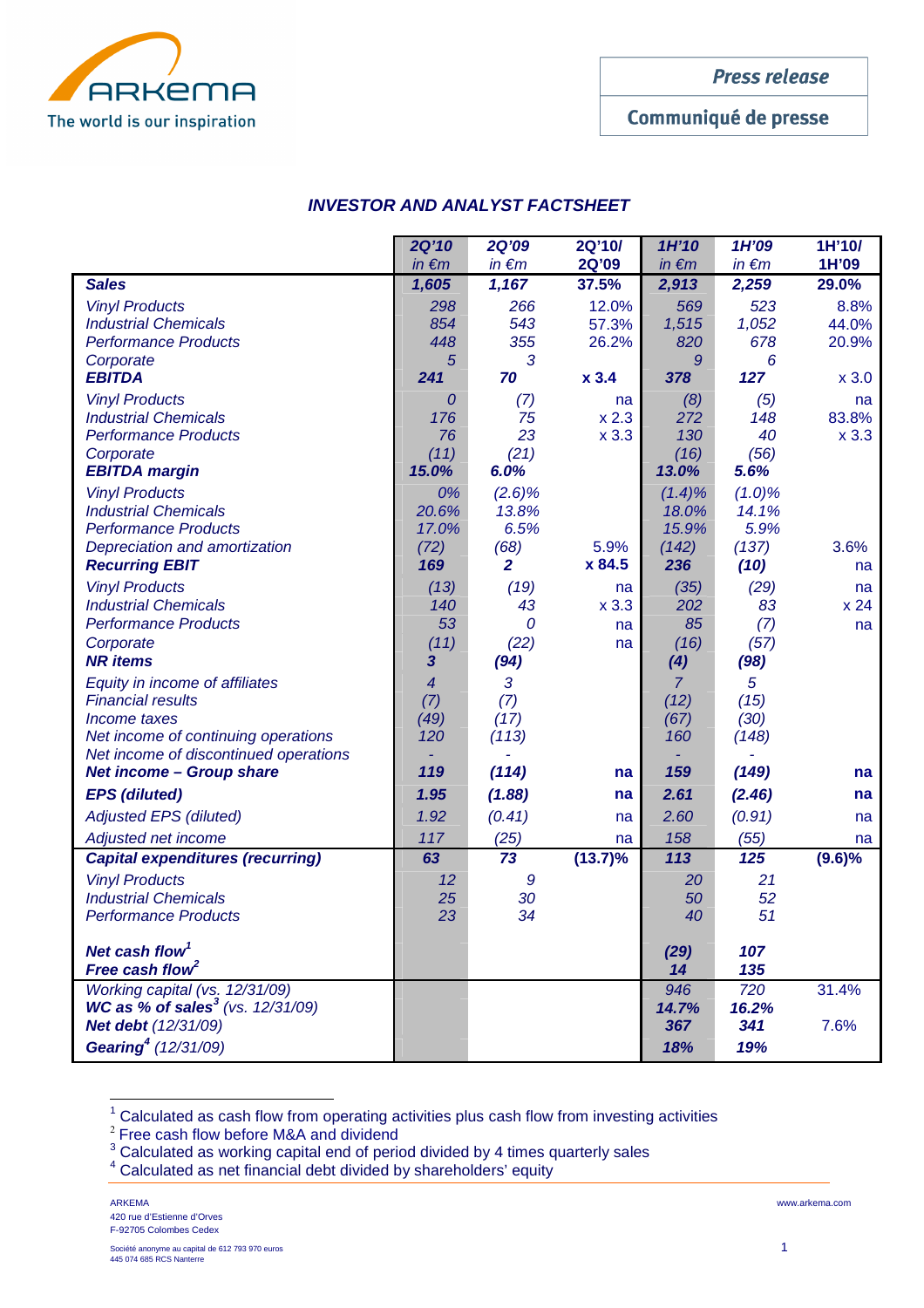The world is our inspiration

**Press release** 

Communiqué de presse

## **SECOND QUARTER 2010 PERFORMANCE**

RECORD PERFORMANCE +38% SALES €119 MILLION NET INCOME

## **SALES AT €1,605M VERSUS €1,167M IN 2Q'09**

- +12.2% volumes versus 2Q'09 supported by:
	- o Strong demand in Asia
	- o Improving volumes in North America
	- o Contribution from new developments in fast-growing sectors
- +10.7% variation from the changes in the scope of business resulting mainly from the integration of the acrylic assets acquired from Dow.
- +10.7% price effect. Price increases have exceeded higher raw material costs.
- +3.9% translation effect (FX rate).

### **HIGHEST EBITDA IN ARKEMA'S HISTORY AT €241M**

- EBITDA x3.4 vs 2Q'09 and +76% vs 1Q'10
- All segments contributed to EBITDA growth
- Significant positive effect on bottom line from new businesses o high performance polymers, renewables, photovoltaic, alternative energies, etc.
- Benefits from new plants in Asia
- Lower cost base leveraging higher sales volumes
- Integration from former Dow acrylic assets

### **VINYL PRODUCTS: MARKET CONDITIONS REMAIN CHALLENGING**

- Break-even EBITDA
- Construction market still weak in Europe
- Low unit margins
	- o PVC price increase offset higher ethylene costs
	- o Caustic soda price ~30% below 2Q'09 but slight improvement compared to 1Q'10
- Strong performance of QVC (Qatar Vinyl Company)
- Strong improvement of competitiveness remains the priority of the segment for the coming months

### **INDUSTRIAL CHEMICALS: ABOVE 20% EBITDA MARGIN**

- +33% sales at constant scope of business vs 2Q'09 o +15% price effect and +13% volume effect
- Traditional stronger seasonality in Fluorochemicals and Coatings in 2Q
- Notable improvement of acrylic monomer unit margins versus low-cycle conditions in 2Q'09
- Successful start up of new HFC-125 fluorogas production unit in Changshu (China)
- Benefits from restructuring in Methacrylates in France
- Good performance of former Dow acrylic assets with €132m sales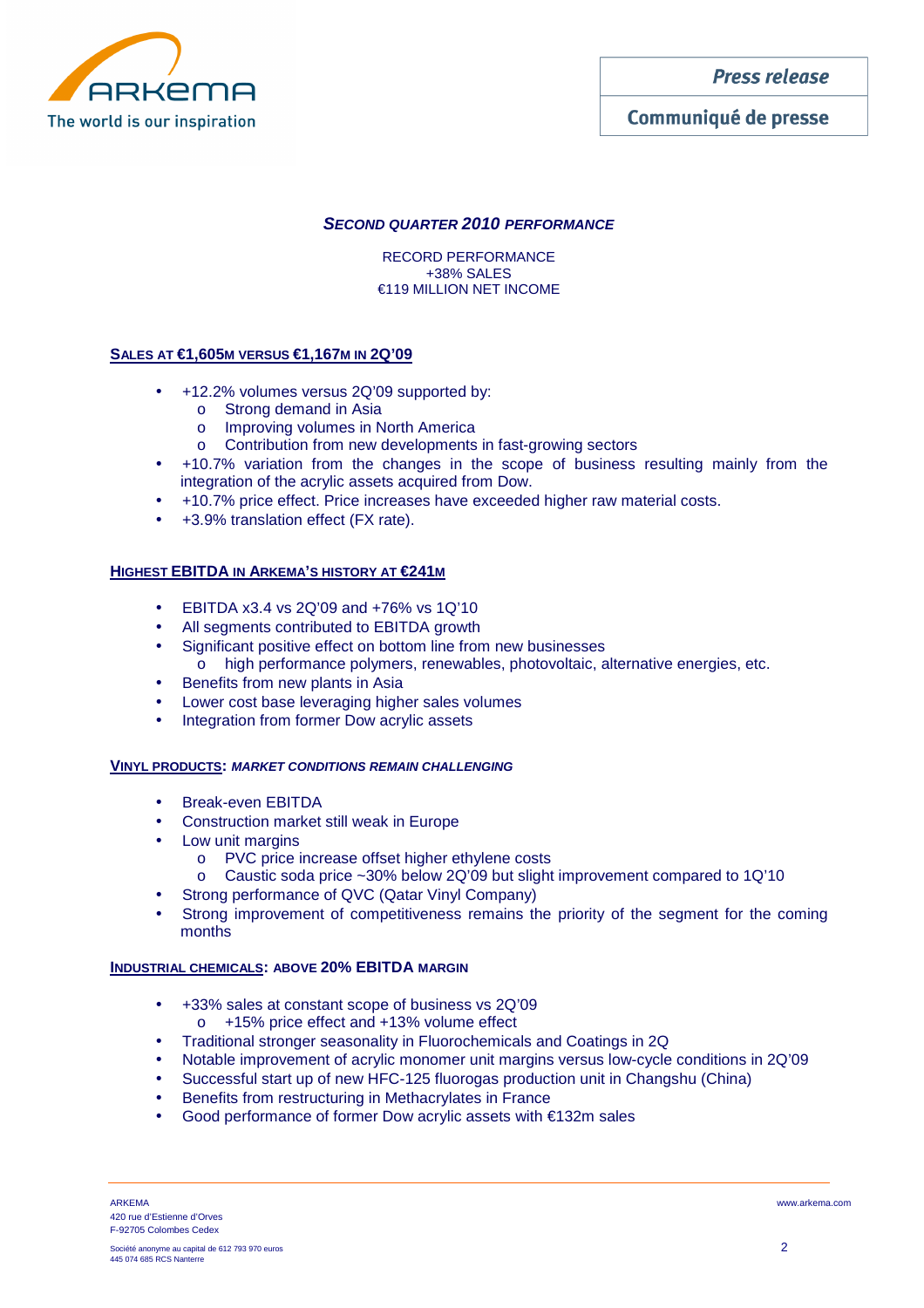

**Press release** 

### **PERFORMANCE PRODUCTS: EBITDA MULTIPLIED BY 3 VERSUS 2Q'09**

- +19% volumes versus 2Q'09
	- o Strong demand in Asia
	- o Reasonable growth in Europe and North America
	- o Benefits from new businesses in fast-growing applications (high performance polymers, new energies, bio-based polymers, etc.)
- Strong raw material increases offset by higher sale prices
- Lower cost base in Technical Polymers and Functional Additives

### **CASH FLOWS, NET DEBT AND PROVISIONS**

#### **POSITIVE FREE CASH FLOW DESPITE STRONG SALES INCREASE**

| <b>Items</b>                  | <b>30 June 2010</b> |  |  |
|-------------------------------|---------------------|--|--|
| <b>EBITDA</b>                 | 378                 |  |  |
| Variation in working capital  | (131)               |  |  |
| <b>Recurring capex</b>        | (113)               |  |  |
| Tax & cost of debt            | (71                 |  |  |
| <b>Restructuring outflows</b> | (33)                |  |  |
| <b>Others</b>                 | (16)                |  |  |
| <b>Free cash Flow</b>         | 14                  |  |  |

- $\bullet$   $\cdot \in 131$ m variation in working capital reflecting the strong increase in sales
- Working capital on sales ratio at 14.7% at the end of June 2010 vs 16.2% at the end of 2009

# **€ 367M NET DEBT AT THE END OF JUNE 2010**

- Includes  $\epsilon$  80m cash outflows related to:
	- o Payment of a dividend of €0.60 per share
	- o Acquisition of former Dow acrylic assets
	- o Subscription to Exeltium share capital
- Gearing at 18%

### **2010 OUTLOOK:**

### **INCREASED TARGET**

- Market conditions in July in line with 2Q'10
- Traditional seasonality of our businesses
	- o 2Q>3Q>4Q and 1H>2H
	- o Impact of August and December in Europe
- Strong benefits from internal projects
- EBITDA target significantly increased for full year 2010 with an EBITDA that should exceed €600m, i.e. around 2x 2009 EBITDA
	- o Previous high: €518m EBITDA in 2007
	- o 2005 (reference year): €355m EBITDA in a better economic environment than in 2010
	- o 2010 EBITDA target exceeds cost of capital